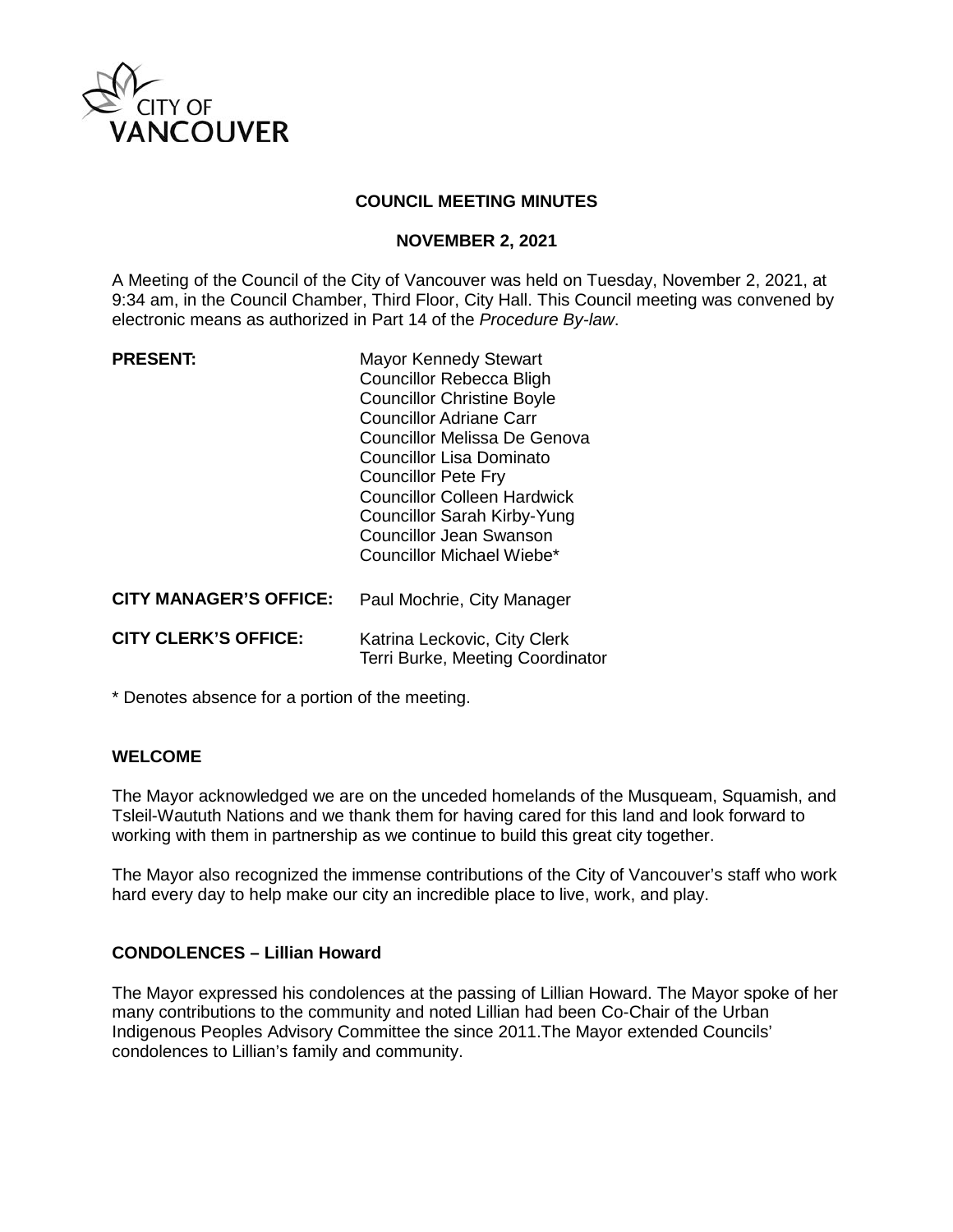#### **ACKNOWLEDGEMENT – Diwali**

The Mayor wished, on behalf of Council, the South Asian communities in Vancouver a very happy Diwali and Bandi Chhor Divas on Thursday, November 4, 2021.

#### **IN CAMERA MEETING**

MOVED by Councillor De Genova SECONDED by Councillor Hardwick

> THAT Council will go into meetings later this week which are closed to the public, pursuant to Section 165.2(1) of the *Vancouver Charter*, to discuss matters related to paragraphs:

- (c) labour relations or other employee relations;
- (i) the receipt of advice that is subject to solicitor-client privilege, including communications necessary for that purpose;
- (k) negotiations and related discussions respecting the proposed provision of an activity, work or facility that are at their preliminary stages and that, in the view of the Council, could reasonably be expected to harm the interests of the city if they were held in public.

CARRIED UNANIMOUSLY

# **ADOPTION OF MINUTES**

1. Public Hearing – October 12, 2021

MOVED by Councillor De Genova SECONDED by Councillor Dominato

THAT the Minutes of the Public Hearing of October 12, 2021, be approved.

#### CARRIED UNANIMOUSLY

2. Public Hearing – October 14, 2021

MOVED by Councillor Hardwick SECONDED by Councillor Wiebe

THAT the Minutes of the Public Hearing of October 14, 2021, be approved.

CARRIED UNANIMOUSLY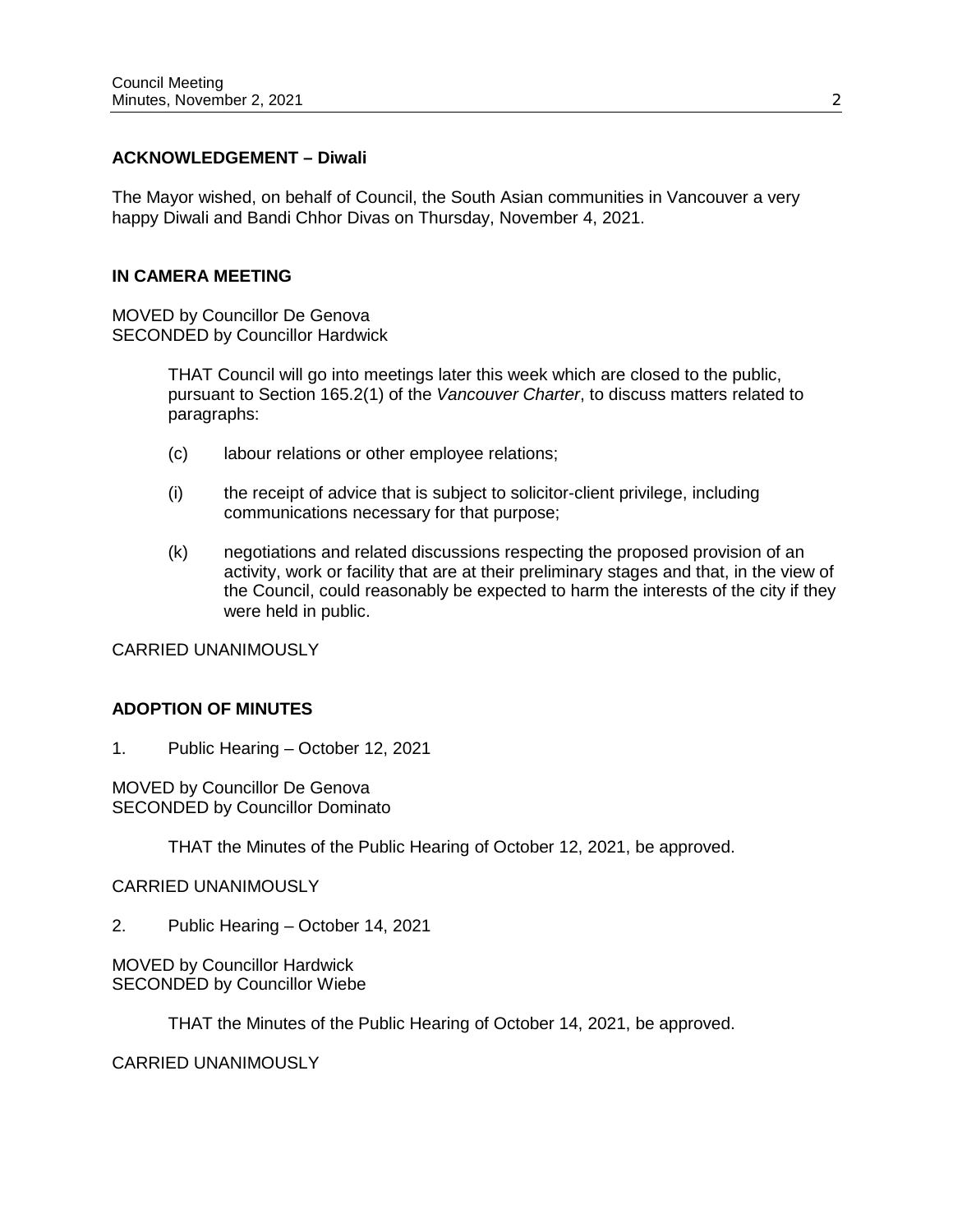3. Council – October 19, 2021

MOVED by Councillor Kirby-Yung SECONDED by Councillor Bligh

THAT the Minutes of the Council meeting of October 19, 2021, be approved.

CARRIED UNANIMOUSLY

# **MATTERS ADOPTED ON CONSENT**

MOVED by Councillor Hardwick SECONDED by Councillor De Genova

THAT Council adopt Comms 1 and 2, and Report 2, on consent.

CARRIED UNANIMOUSLY

# **PRESENTATIONS**

### **1. 2022 Budget - Tax Scenarios and Options**

Patrice Impey, General Manager, Financial Planning and Analysis, and Colin Knight, Director, City-wide Financial Planning and Analysis, provided a presentation on Tax Scenarios and Options for the 2022 Budget, including the Budget Timeline, a 2022 Budget Update and Property Tax Scenarios.

Ms. Impey and Mr. Knight, along with Nick Kassam, General Manager, Real Estate and Facilities Management, Theresa O'Donnell, General Manager, Planning, Urban Design and Sustainability, Sandra Singh, General Manager, Arts, Culture and Community Services, Lon LaClaire, General Manager, Engineering Services, Karen Fry, Fire Chief, Vancouver Fire and Rescue Services, Donnie Rosa, General Manager, Board of Parks and Recreation, and Paul Mochrie, City Manager, responded to questions.

\* \* \* \* \*

*During questions of staff, it was*

*MOVED by Councillor Hardwick SECONDED by Councillor De Genova*

*THAT Council enter into a second round of questions of staff.* 

*CARRIED UNANIMOUSLY (Councillor Wiebe absent for the vote)*

\* \* \* \* \*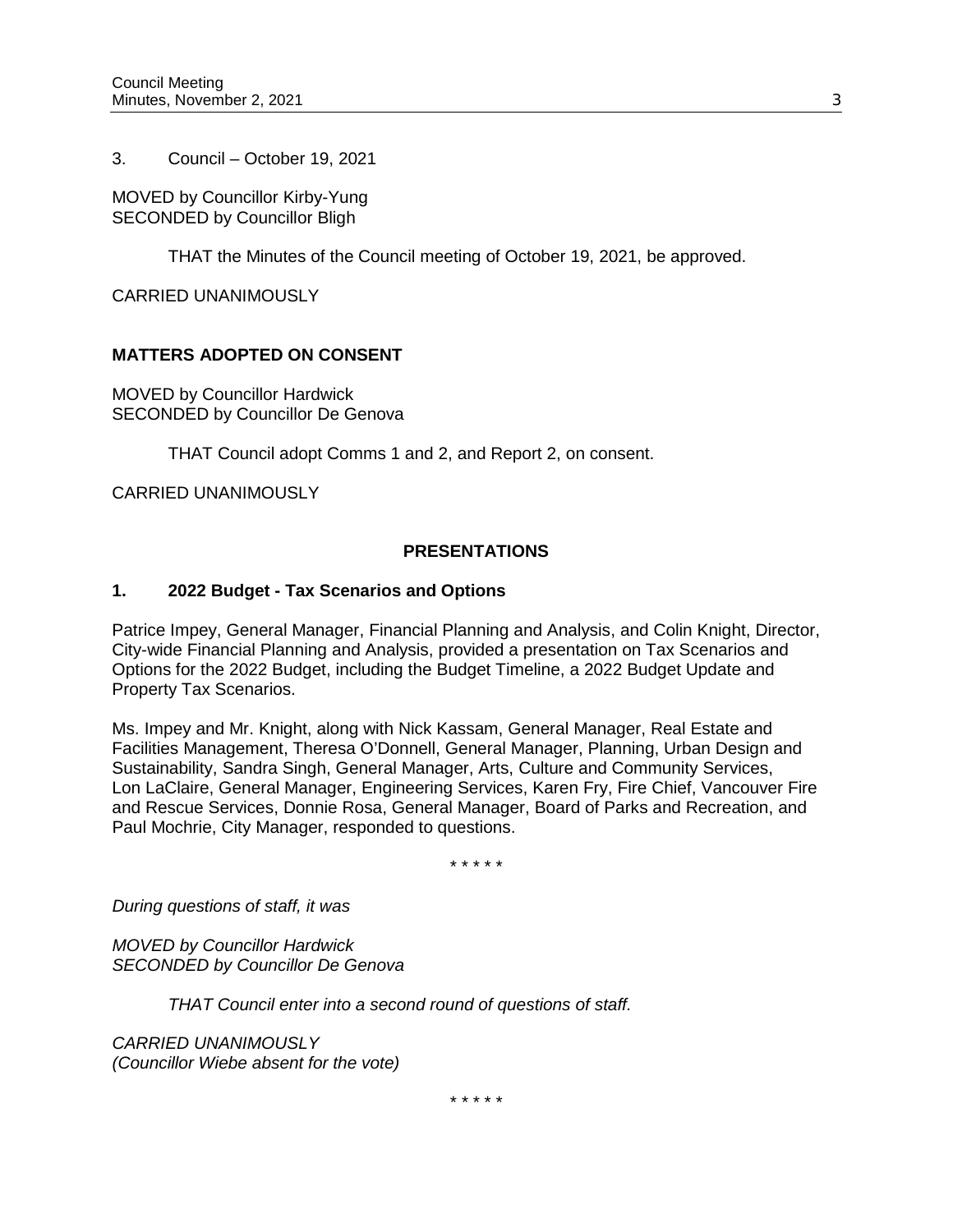#### **COMMUNICATIONS**

#### **1. Changes to 2022 Council Meetings Schedule**

THAT Council add a new Public Hearing on Tuesday, January 18, 2022, starting at 6 pm;

FURTHER THAT Council add a new Council/Public Hearing Reserve on Thursday, January 20, 2022, starting at 6 pm.

ADOPTED ON CONSENT (Vote No. 07762)

### **2. Deputy Mayor and Roster of Councillors to Represent Council – 2022**

THAT the following roster for Deputy Mayors in accordance with Section 207 of the *Vancouver Charter* for the terms indicated below to have all the powers and duties of the Mayor, if at any time during each such rotating term the Mayor is absent, or signifies his intention of being absent from his duties through illness, departure from the city, or other cause, or his seat is vacated, provided, however, that at the expiry of each of the following rotating terms, that Deputy Mayor's powers and duties will end (at midnight) and the next listed Deputy Mayor will assume the above powers and duties until the expiry of their rotating term:

| 2022 | January          | <b>Councillor Fry</b>        |
|------|------------------|------------------------------|
|      | February         | <b>Councillor Hardwick</b>   |
|      | March            | Councillor Wiebe             |
|      | April            | Councillor Boyle             |
|      | May 1-15         | <b>Councillor Dominato</b>   |
|      | May 16-31        | <b>Councillor Carr</b>       |
|      | June             | Councillor Bligh             |
|      | July             | <b>Councillor Kirby-Yung</b> |
|      | August 1-15      | Councillor Carr              |
|      | August 16-31     | <b>Councillor Dominato</b>   |
|      | September        | <b>Councillor De Genova</b>  |
|      | October/November | <b>Councillor Fry</b>        |

FURTHER THAT the following roster of Duty Councillors in accordance with the Mayor and councillor Remuneration By-law No. 11483 for the terms indicated below to be reasonably available at all times during their respective terms to represent Council in a ceremonial capacity on behalf of the Mayor whenever requested by the Mayor:

| 2022 | January  | <b>Councillor Hardwick</b>   |
|------|----------|------------------------------|
|      | February | <b>Councillor Wiebe</b>      |
|      | March    | <b>Councillor Boyle</b>      |
|      | April    | <b>Councillor Dominato</b>   |
|      | May      | <b>Councillor Bligh</b>      |
|      | June     | <b>Councillor Kirby-Yung</b> |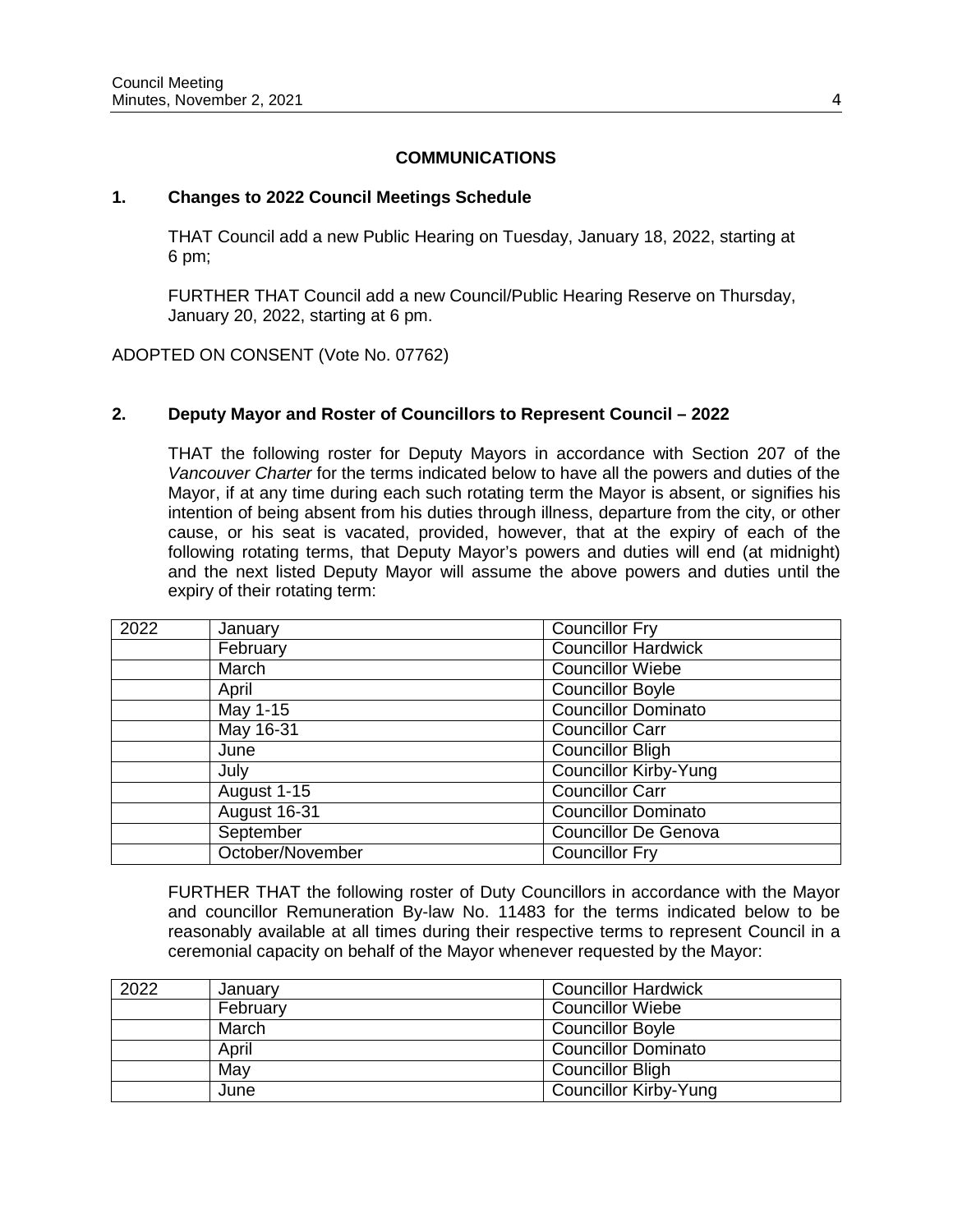| Julv             | <b>Councillor Carr</b>     |
|------------------|----------------------------|
| August           | Councillor De Genova       |
| September        | <b>Councillor Fry</b>      |
| October/November | <b>Councillor Hardwick</b> |

ADOPTED ON CONSENT (Vote No. 07766)

# **REPORTS**

#### **1. 2022 Fee Increases for Rezoning, Development, Building, and Other Related Permits October 19, 2021**

Andrea Law, General Manager, Development, Buildings and Licensing, and Sarah Kapoor, Director, Business Unit Financial Planning and Analysis, responded to questions.

\* \* \* \* \*

*During debate, it was*

*MOVED by Councillor De Genova SECONDED by Councillor Boyle*

*THAT Council extend past noon to complete Report 1.*

*CARRIED UNANIMOUSLY AND BY THE REQUIRED MAJORITY*

\* \* \* \* \*

*Following the vote on the extension, it was*

*MOVED by Councillor Dominato SECONDED by Councillor De Genova*

 *THAT Council enter into a second round of questions of staff.*

*CARRIED UNANIMOUSLY*

\* \* \* \* \*

MOVED by Councillor Wiebe SECONDED by Councillor Kirby-Yung

> A. THAT Council approve, in principle, the adjustment of fees for development, construction and other related matters generally in accordance with Appendix A of the Report dated October 19, 2021, entitled "2022 Fee Increases for Rezoning, Development, Building, and Other Related Permits".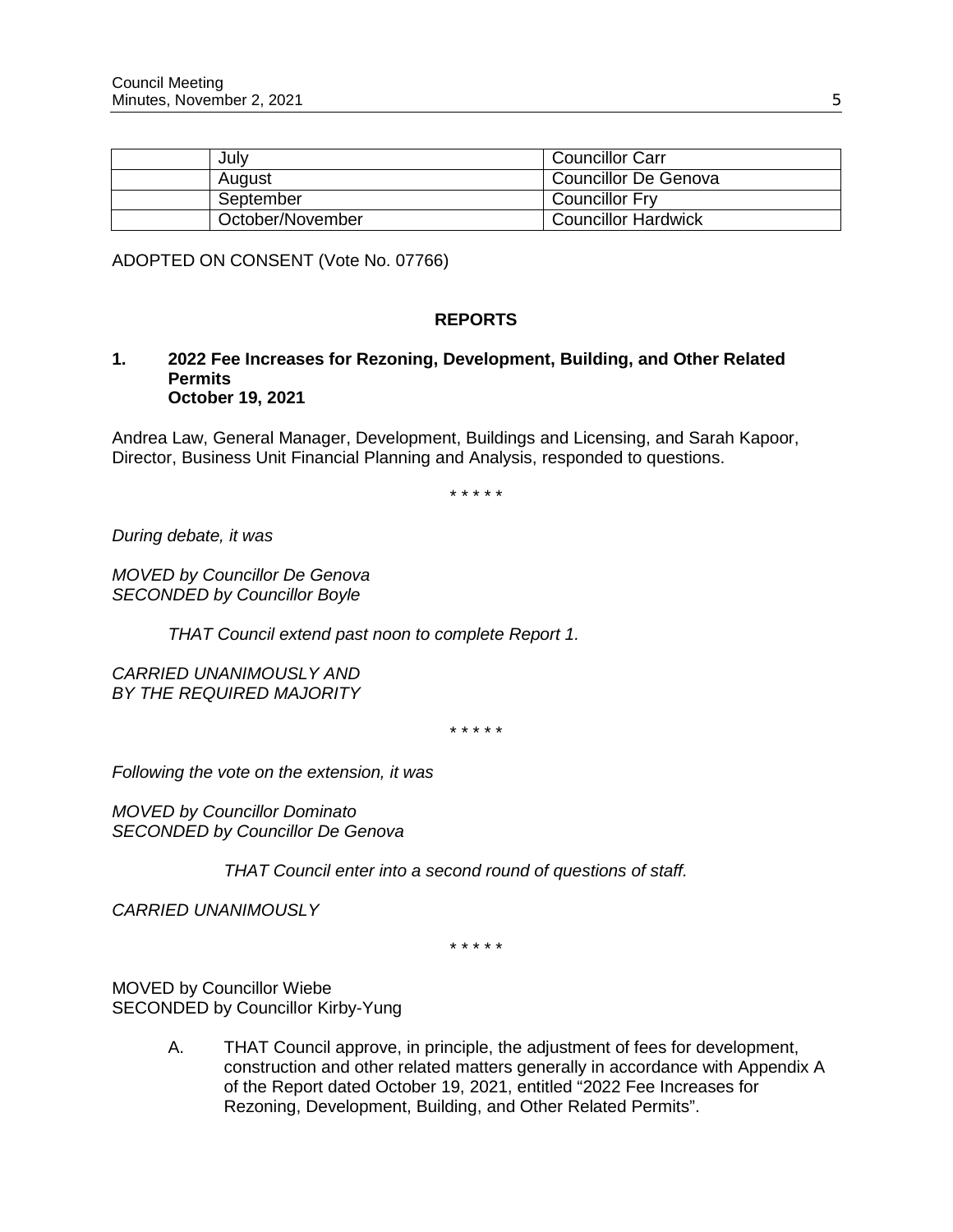- B. THAT the Director of Legal Services be instructed to bring forward for enactment the necessary amendments to the Building By-law No.12511, Electrical By-law No. 5563, Gas Fitting By-law No. 3507, Miscellaneous Fees By-law No. 5664, Noise Control By-law No. 6555, Protection of Trees By-law No. 9958, Secondary Suite Inspection By-law No. 6553, Sign Fee By-law No. 11880, Green Demolition By-law No. 11023, Subdivision By-law No. 5208; and Zoning and Development Fee By-law No. 5585, generally in accordance with Appendix A of the Report dated October 19, 2021, entitled "2022 Fee Increases for Rezoning, Development, Building, and Other Related Permits", to be effective January 1, 2022.
- C. THAT the General Manager of Development, Buildings and Licensing; General Manager of Planning, Urban Design and Sustainability; and General Manager of Engineering Services be directed to advise the development and building community of the Rezoning, Development and Building Permit fee changes.

CARRIED UNANIMOUSLY (Vote No. 07764)

\* \* \* \* \*

*Council recessed at 12:04 pm and reconvened at 3:07 pm.*

\* \* \* \* \*

- **2. 545 East Cordova (RHI 2) Grant Agreement between The City and Lookout Housing and Health Society October 21, 2021**
	- A. THAT Council approve a grant of up to \$8.0 million (the "Grant") to Lookout Housing and Health Society ("Lookout Society") (a charity registered with the Canada Revenue Agency) to assist with the design and development of at least 20 studio units of social/supportive affordable housing at 545 East Cordova St., legally described as PID: 015-586-154. Lot 24, Block 53, District Lot 196, Plan, subject to all the terms and conditions in this report and the execution of a legal agreement between the City and Lookout Society (the "Grant Agreement") setting out the legal terms and conditions of the Grant.
	- B. THAT Council approve a Multi-Year Capital Project Budget and Annual Capital Expenditure Budget to support A above in alignment with the Grant Agreement.
	- C. THAT the Grant Agreement be on the terms generally outlined in the Report dated October 21, 2021, entitled "545 East Cordova – (RHI 2) Grant Agreement between The City and Lookout Housing and Health Society", consistent with the CMHC's Rapid Housing Initiative program requirements, and otherwise satisfactory to the General Manager of Arts, Culture and Community Services ("GM of ACCS"), Director of Finance, and City Solicitor.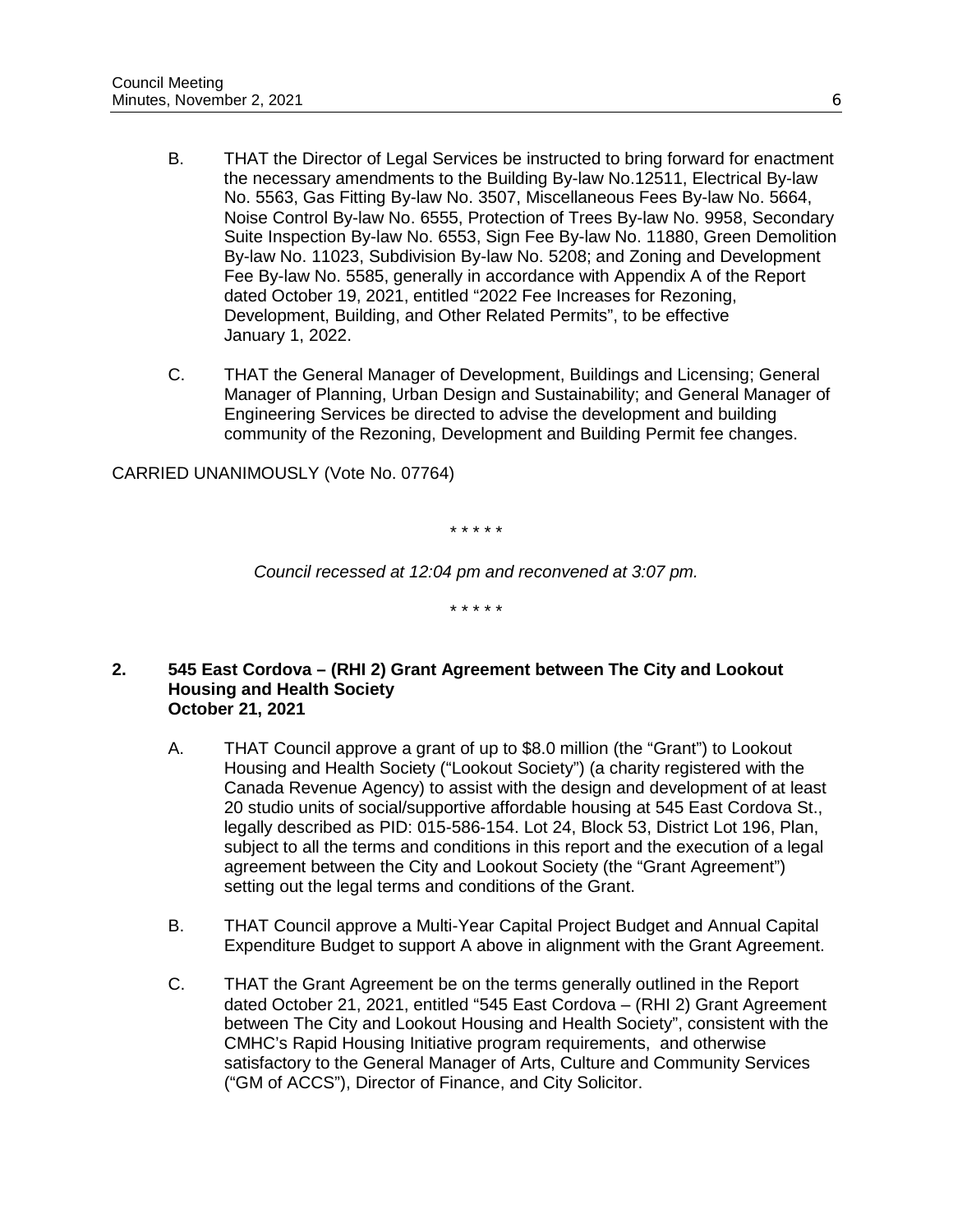- D. THAT Council authorize the General Manager of Arts, Culture and Community Services, to execute the Grant Agreement on behalf of the City.
- E. THAT no legal rights or obligations are created by the approval of A to D above unless and until the Grant Agreement is executed and delivered by the City and Lookout Society and confirmation of funding / financing sources for the Development have been secured to the satisfaction of the Director of Finance and City Solicitor.
- F. THAT Council authorize the City Solicitor to execute any additional or supplemental legal agreements to those referred to above as are reasonably necessary to give effect to the transactions contemplated in recommendations above.

Approval of A above constitutes a grant and therefore requires affirmative vote of at least 2/3 of all Council members pursuant to Section 206(1) of the *Vancouver Charter*. The source of funding for the \$8.0 million grant is CMHC's Rapid Housing Initiative ("RHI") program committed under the RHI's City Stream to the City of Vancouver.

ADOPTED ON CONSENT AND A BY THE REQUIRED MAJORITY (Vote No. 07765)

# **BY-LAWS**

MOVED by Councillor De Genova SECONDED by Councillor Carr

> THAT Council enact the by-law listed on the agenda for this meeting as number 5, and authorize the Mayor and City Clerk to sign and seal the enacted by-law.

CARRIED UNANIMOUSLY

MOVED by Councillor Bligh SECONDED by Councillor De Genova

> THAT Council enact the by-laws listed on the agenda for this meeting as numbers 6, 8, 9, and 15 to 18 inclusive, and authorize the Mayor and City Clerk to sign and seal the enacted by-laws.

CARRIED (Councillors Hardwick and Swanson opposed)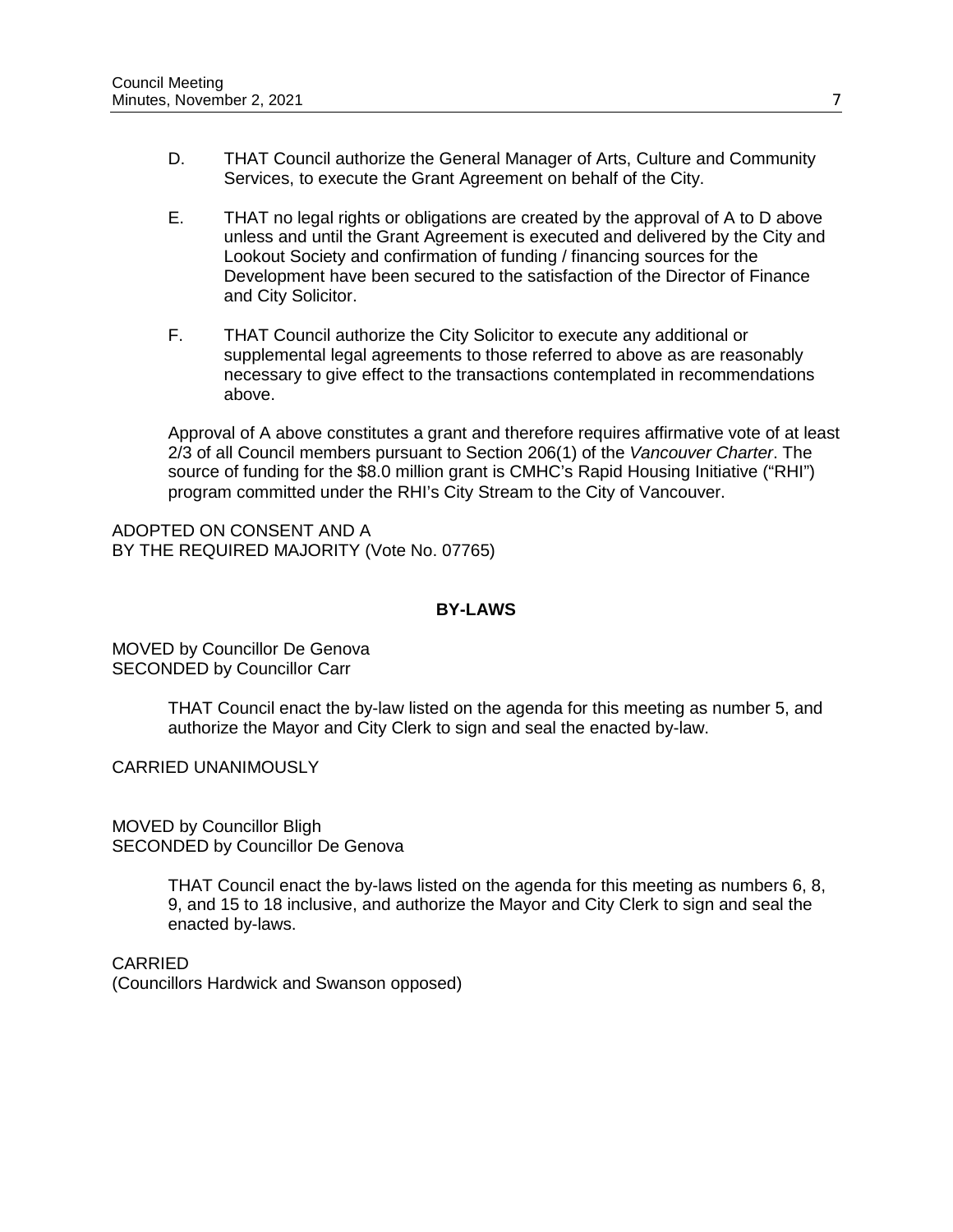#### MOVED by Councillor De Genova SECONDED by Councillor Boyle

THAT Council, except for those members ineligible to vote as noted below, enact the by-laws listed on the agenda for this meeting as numbers 1 to 4 inclusive, 7, 10 to 14 inclusive, and 19 to 24 inclusive, and authorize the Mayor and City Clerk to sign and seal the enacted by-laws.

# CARRIED UNANIMOUSLY

- 1. A By-law to Contract a Debt by the Issue and Sale of 2.30% Sinking Fund Debentures in the Aggregate Principal Amount of \$100,000,000 for the Objects Set Out in Schedule "B" (By-law No. 13149)
- 2. A By-law to amend Mountain View Cemetery By-law No. 8719 regarding 2022 Mountain View Cemetery Fees and Charges (By-law No. 13150)
- 3. A By-law to amend Street Vending By-law No. 10868 regarding curbside patios and other matters (By-law No. 13151)
- 4. A By-law to provide for the imposition of interest on latecomer charges (By-law No. 13152)
- 5. A By-law to amend Parking Meter By-law No. 2952 regarding Veteran's Parking (By-law No. 13153)
- 6. A By-law to amend Zoning and Development By-law No. 3575 to rezone an area to CD-1 (3220 Cambie Street) (By-law No. 13154)
- 7. A By-law to amend Sign By-law No.11879 (619-685 West Hastings Street) (By-law No. 13155)
- 8. A By-law to amend Sign By-law No.11879 (105-125 West 49th Avenue) (By-law No. 13156)
- 9. A By-law to amend Noise Control By-law No. 6555 (105-125 West 49th Avenue) (By-law No. 13157)
- 10. A By-law to amend Sign By-law No.11879 (2735 East Hastings Street) (By-law No. 13158)
- 11. A By-law to amend Noise Control By-law No. 6555 (2735 East Hastings Street) (By-law No. 13159)
- 12. A By-law to amend Parking By-law No. 6059 with regard to CD-1 District Parking requirements (2735 East Hastings Street) (By-law No. 13160)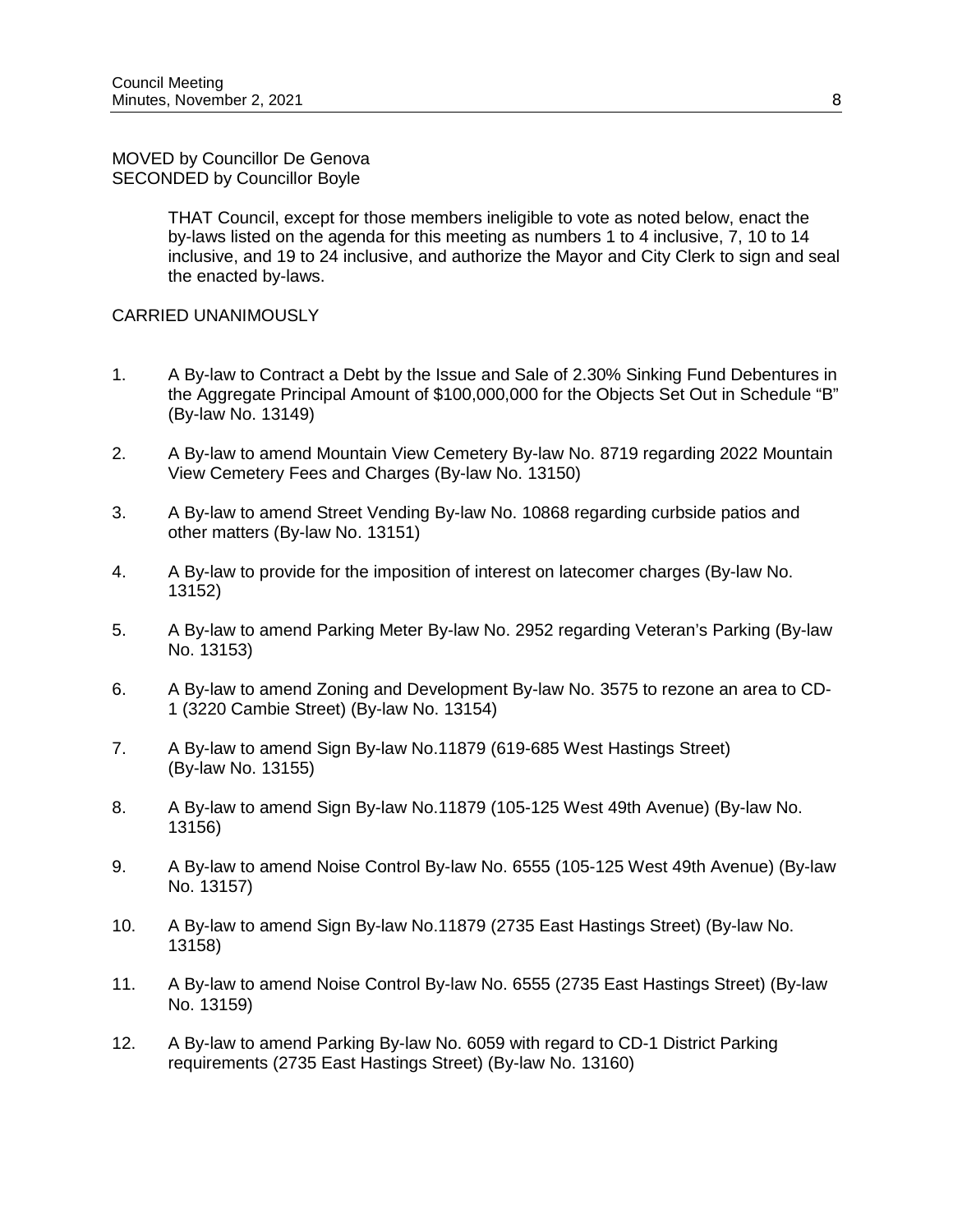13. A By-law to amend Sign By-law No.11879 (835-837 East Hastings Street) (By-law No. 13161)

#### *(Councillor Hardwick ineligible for the vote)*

- 14. A By-law to amend Noise Control By-law No. 6555 (835-837 East Hastings Street) (By-law No. 13162)
- 15. A By-law to amend Sign By-law No.11879 (4745-4795 Main Street) (By-law No. 13163)
- 16. A By-law to amend Noise Control By-law No. 6555 (4745-4795 Main Street) (By-law No. 13164)
- 17. A By-law to amend Sign By-law No.11879 (3701-3743 West Broadway) (By-law No. 13165)
- 18. A By-law to amend Noise Control By-law No. 6555 (3701-3743 West Broadway) (By-law No. 13166)
- 19. A By-law to amend By-law No. 13089 regarding a Housing Agreement for 3329 Kingsway (By-law No. 13167)
- 20. A By-law to repeal By-law No. 12257 authorizing a Housing Agreement for 1649 East Broadway (formerly 1619-1651 East Broadway) (By-law No. 13168)
- 21. A By-law to repeal By-law No. 12163 authorizing a Housing Agreement for 2538 Birch Street (formerly 1296 West Broadway) (By-law No. 13169)
- 22. A By-law to enact a Housing Agreement for 3279-3297 Vanness Avenue (By-law No. 13170)
- 23. A By-law to enact a Housing Agreement for 1766 Frances Street (By-law No. 13171)
- 24. A By-law to amend Noise Control By-law No. 6555 (619-685 West Hastings Street) (Bylaw No. 13172)

# **MOTIONS**

# **A. Administrative Motions**

#### **1. Approval of Form of Development: 177 West Pender Street**

MOVED by Councillor De Genova SECONDED by Councillor Kirby-Yung

> THAT the form of development for this portion of the site known as 177 West Pender Street be approved generally as illustrated in the Development Application Number DP-2018-00077, prepared by DYS Architecture, and received, March 8, 2021, provided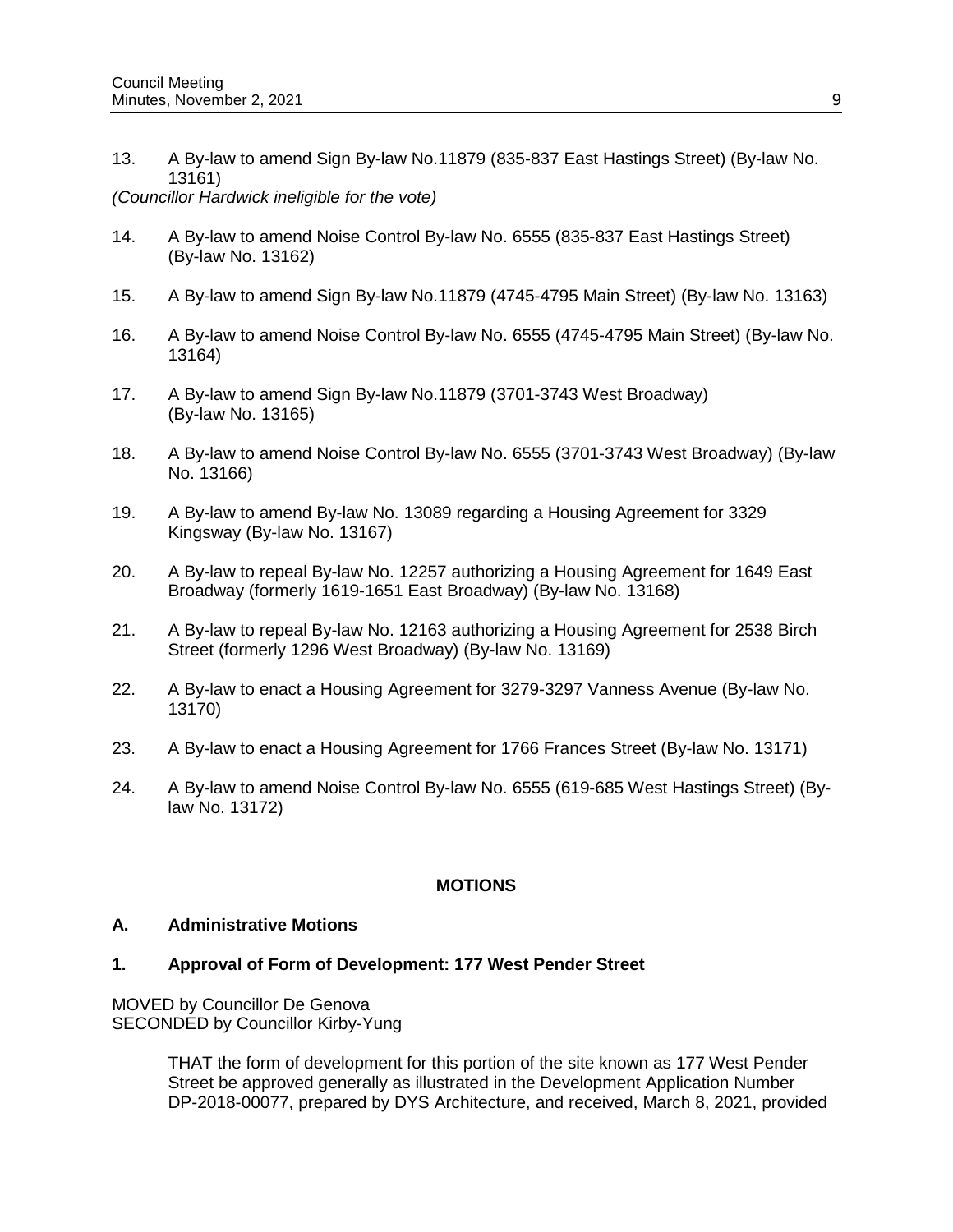that the Director of Planning may impose conditions and approve design changes which would not adversely affect either the development character of the site or adjacent properties.

### CARRIED UNANIMOUSLY

### **B. Council Members' Motions**

#### **1. Requests for Leaves of Absence**

MOVED by Councillor De Genova SECONDED by Councillor Dominato

> THAT Councillor De Genova be granted a Leave of Absence for civic business from meetings on November 3, 2021, from 5:30 pm onwards;

FURTHER THAT Councillor Carr be granted a Leave of Absence for civic business from meetings on December 8, 2021, from 9 am to 12 pm;

FURTHER THAT Councillor Wiebe be granted a Leave of Absence for personal reasons from meetings on November 3, 2021, from 6 pm to 10 pm;

AND FURTHER THAT Councillor Carr be granted a Leave of Absence for personal reasons from meetings on November 23, 2021, from 7 pm to 8 pm.

CARRIED UNANIMOUSLY

#### **2. Increasing Public Participation at City Council by Providing Earlier Access to Agendas and Reports**

MOVED by Councillor Swanson

WHEREAS

- 1. Council members often wish they had more time to study, evaluate and research responses to staff reports that require Council decisions;
- 2. Members of the public frequently complain that they lack sufficient time to read staff reports, consult with others in the community to develop a response and notify other interested parties who might want to address council on the issue;
- 3. Most members of the public are alerted that Council is to consider an item of interest to them by media reports in newspapers, radio and TV which are not published until Thursday or Friday, and social media posts or emails from knowledgeable sources are often not circulated until the weekend;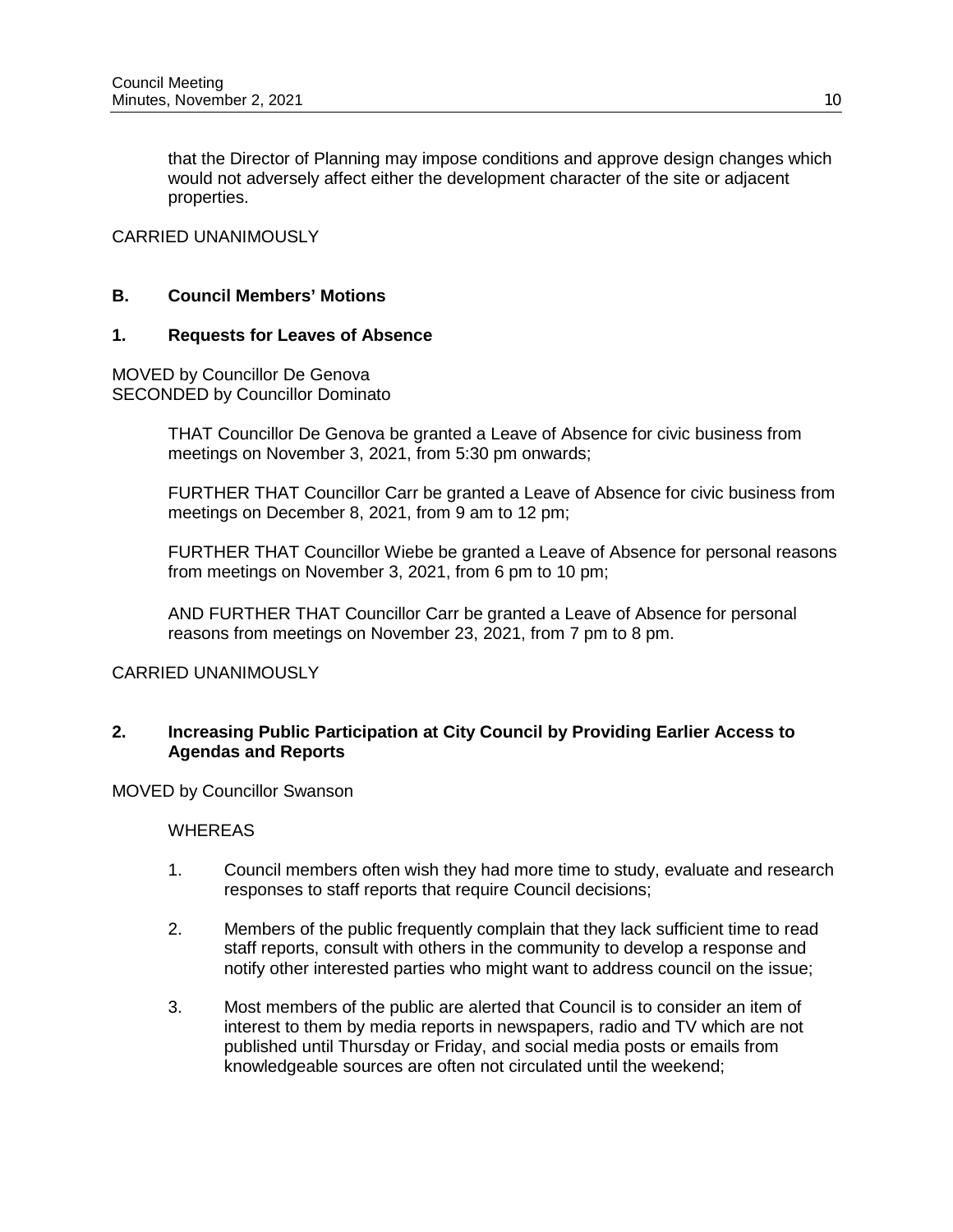- 4. Tight timelines create an advantage for organizations with paid staff, who are then disproportionately represented in public responses to Council items; and
- 5. Management is responsible for organizing and allocating the workload for City employees that respects labour laws and contract requirements.

THEREFORE BE IT RESOLVED THAT Council direct the City of Vancouver management to organize staff and City resources to ensure that Council members and the public have access to staff reports at least one week before Council meets to make decisions about them.

not put

\* \* \* \* \*

Prior to Councillor Swanson introducing the motion and receiving a seconder, Councillor Kirby-Yung rose on a point of order to ask for a ruling from the Chair as to whether the motion was in order, under *Procedure By-law* section 8.7, as it was similar to a motion which was put and failed at the September 21, 2021, meeting.

Following a brief recess, the Mayor ruled the motion Out of Order due to the previous vote on the matter. The Mayor also noted the motion could be brought back through rescinding the September 21, 2021, motion.

\* \* \* \* \*

# **3. Plant-Based Purchasing Savings for City and Climate**

MOVED by Councillor Fry SECONDED by Councillor Boyle

WHEREAS

- 1. Anthropogenic climate change is forcing governments and systems to consider how human behaviour and consumption can be modified in order to help meet the UN's Intergovernmental Panel on Climate Change (IPCC) 2018 target to limit global warming to 1.5 °C;
- 2. The IPCC has advised that a plant-based diet can help flight climate change, specifically as the West's high consumption of meat and dairy produce is fuelling global warming;

Livestock farming (the management and breeding of domestic, livestock, or farm animals for the purpose of obtaining their meat and products) is estimated to take up around 30% of the earth's surface and contribute 18% of all global greenhouse gas emissions;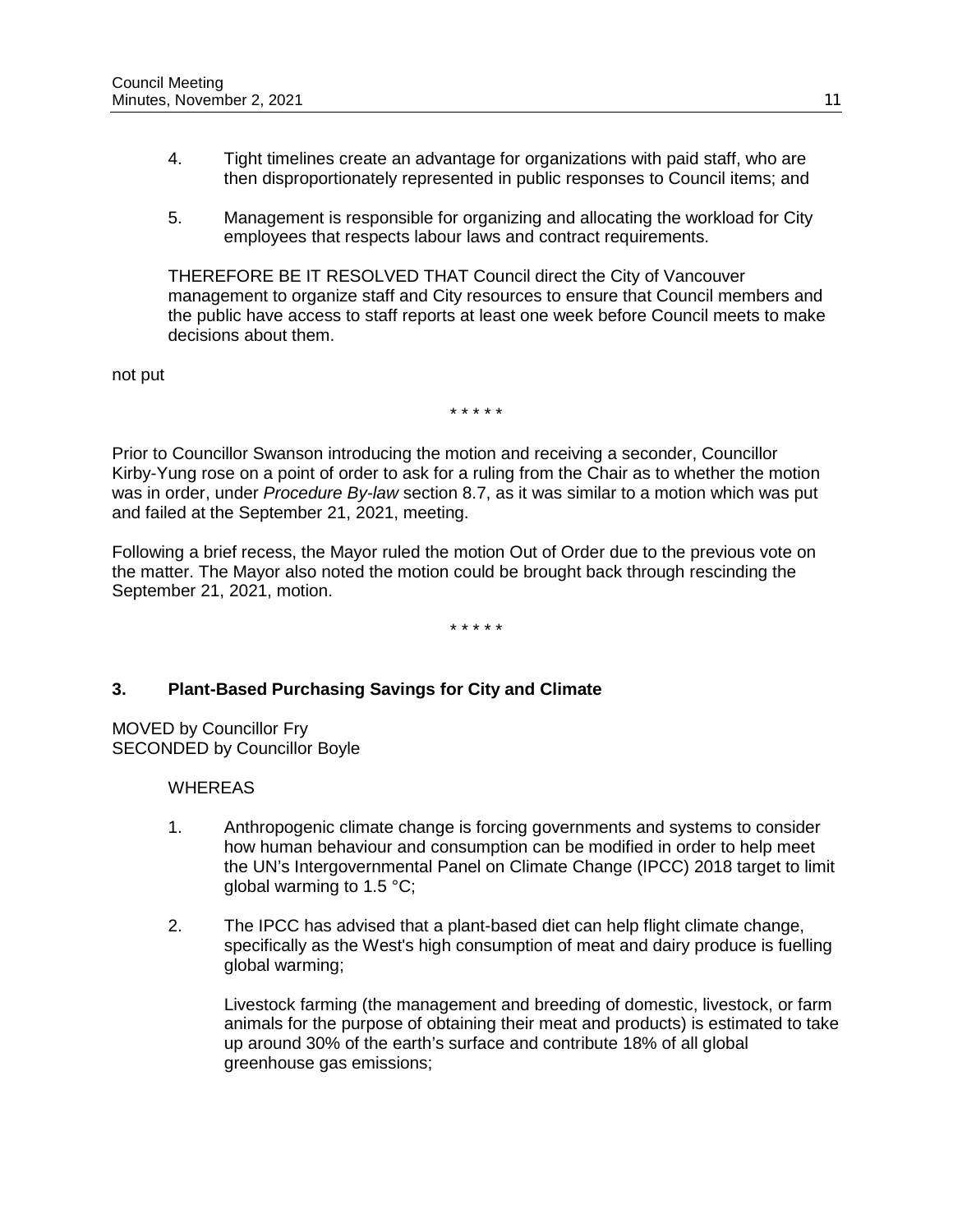3. The City of Vancouver declared a Climate Emergency in January 2019, and on November 17, 2020, Council approved the Climate Emergency Action Plan (CEAP). The Big Moves articulated in the Plan focus on zero emissions in transportation, heating systems, and construction;

The CEAP Report acknowledges one main lever to reduce food system emissions is adopting diets low in animal products (particularly beef, pork and dairy) and working towards a low-carbon food system for Vancouver will require:

- a. Identifying potential changes to City procurement and practices through the new Green Operations Plan; and
- b. Actions to support urban agriculture as one means of increasing opportunities for sustainable food production and the harvesting and availability of plant-based foods;
- 4. The City of Vancouver's Healthy City Strategy articulates the goal of Feeding Ourselves Well: through a healthy, just, and sustainable food system;
- 5. Plant-based diets are increasingly seen as a healthier option by Canadians, as excessive meat consumption has been shown to increase saturated fat intake and is linked to obesity and a variety of diseases;
- 6. Plant-based diets are driving profits and growth in the grocery and food services industry  $1$  and creating a variety of local business success stories. Vancouver is consistently named as a global plant-based foodie capital; 2
- 7. Vancouver's status as an economic centre for plant-based products is growing. Setting targets for plant-based options in the City's food procurement can send a powerful signal to the food production and processing industries of further growth potential;
- 8. The Vancouver Humane Society (VHS) report Increasing Plant-Based Purchasing at the Municipal Level<sup>3</sup> is urging the City of Vancouver to incorporate meat-reduction efforts into the City's greater ecological objectives.

In the report, VHS has conducted an analysis of the City of Vancouver's current food purchasing activities including: Vancouver Civic Theatres concessions, City event catering contracts, low-cost meal programs, Parks Board concession services and golf course food service, and the Vancouver School Board's Food4School program;

9. The Vancouver Humane Society analysis has proposed three alternative City of Vancouver procurement/replacement options for a 20% reduction in animalbased products. Implementing just one of these options would save up to \$99,000 in procurement costs, and reduce greenhouse gas emissions by more than 500 tonnes. Additionally, the replacement of 20% animal-based options with plant-based options is projected to increase sales revenues by 14% (\$400,000) and save the equivalent of nearly 400 farmed animals a year.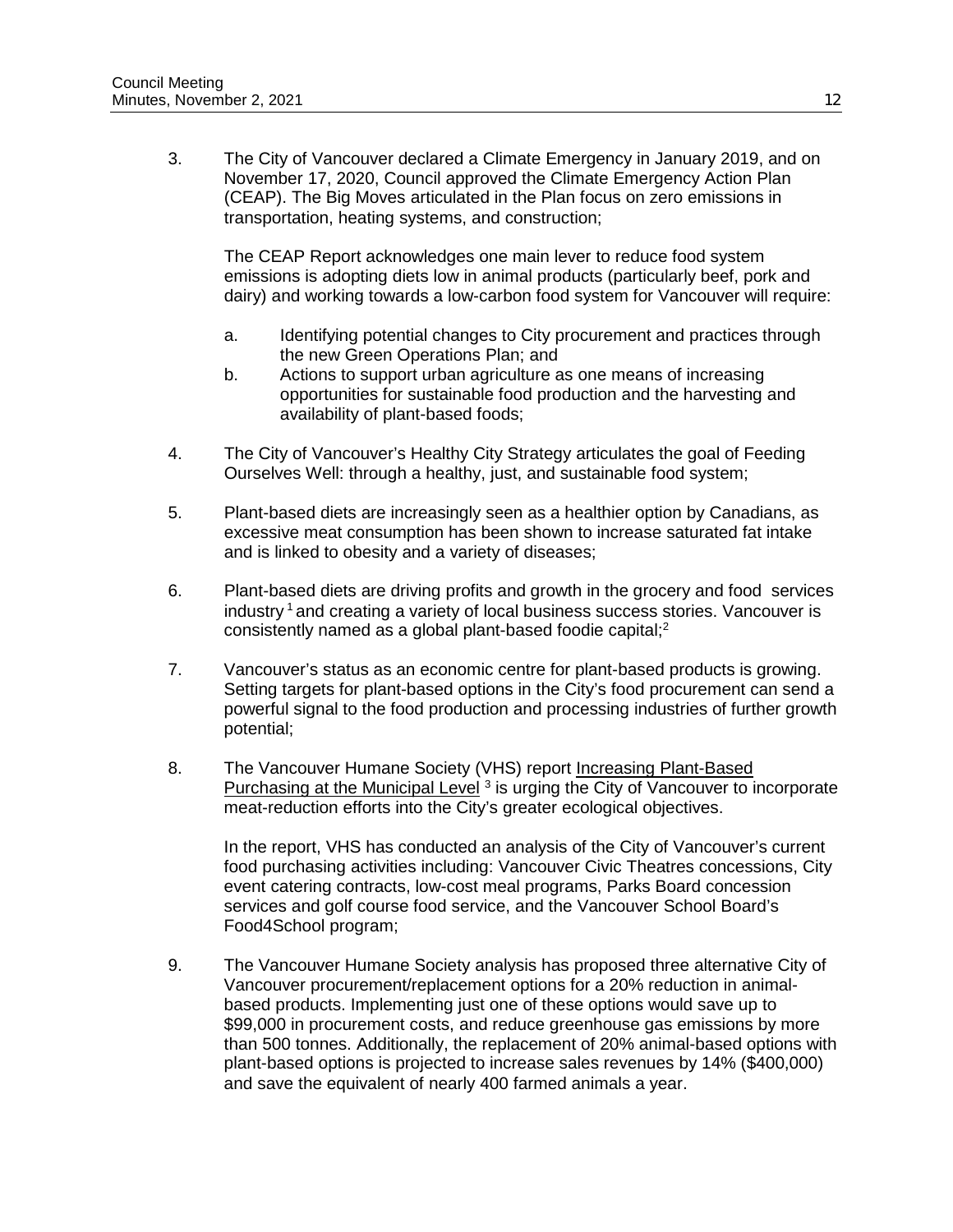# THEREFORE BE IT RESOLVED

- A. THAT Council declare that plant-based procurement can result in cost and budget efficiencies, help to promote healthier choices for Vancouverites, support local plant-based businesses, meet demonstrated food and dining trends, and respond to the Climate Emergency.
- B. THAT Council direct staff to report back with policy on how a partial shift to plantbased procurement can save the City on costs and greenhouse gas emissions, and consider one or all of the Vancouver Humane Society proposed policy change options, including:
	- a. a 20% reduction in all animal-based products;
	- b. a 20% reduction in the most cost-intensive animal-based products; or
	- c. a 20% reduction in the most carbon-intensive animal-based products.
- C. THAT Council direct staff to share the report back with Vancouver Board of Parks and Recreation, Vancouver Economic Commission, and Vancouver School Board for information.

\* \* \* \* \*

- 1. Plant-based goes mainstream <https://ccentral.ca/plant-based-goes-mainstream>
- 2. Vancouver ranked one of the world's most popular cities for vegans <https://biv.com/article/2021/01/vancouver-ranked-one-worlds-most-popular-cities-vegans>
- 3. Vancouver Humane Society report [Increasing Plant-Based Purchasing at the Municipal Level](https://vancouverhumanesociety.bc.ca/wp-content/uploads/2020/05/VHSCostBenefitAnalysis_Vancouver_June22.pdf) (PDF)

\* \* \* \* \*

referred

REFERRAL MOVED by Councillor Dominato SECONDED by Councillor Kirby-Yung

> THAT the motion entitled "Plant-Based Purchasing Savings for City and Climate" be referred to the Standing Committee on City Finance and Services meeting on November 3, 2021, in order to hear from speakers, debate and decision.

CARRIED UNANIMOUSLY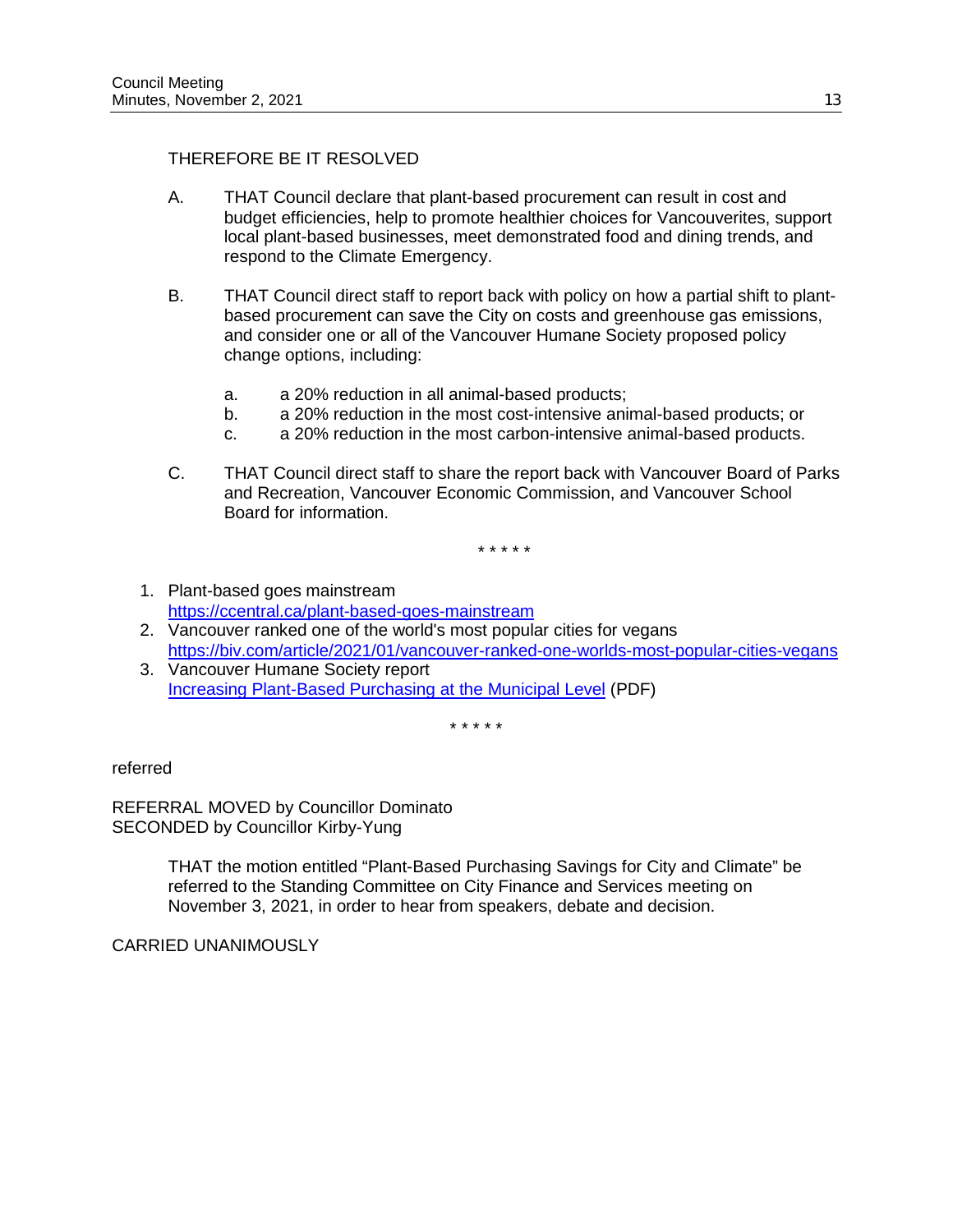# **NOTICE OF COUNCIL MEMBER'S MOTIONS**

# **1. Honouring the Life and Legacy of Former Mayor Philip Owen**

Councillor De Genova submitted a notice of Council Members' Motion on the above-noted matter. The motion may be placed on the Council meeting agenda of November 16, 2021, as a Council Members' Motion.

# **2. Remembering and Recognizing Contributions of Indigenous Veterans with a New Cenotaph'**

Councillor De Genova submitted a notice of Council Members' Motion on the above-noted matter. The motion may be placed on the Council meeting agenda of November 16, 2021, as a Council Members' Motion.

# **3. Affirming Vancouver's Commitment to Climate Action through Membership in C40**

Mayor Stewart submitted a notice of Council Members' Motion on the above-noted matter. The motion may be placed on the Council meeting agenda of November 16, 2021, as a Council Members' Motion.

# **4. Saving Lives with Community Defibrillators and First Aid**

Councillor Fry submitted a notice of Council Members' Motion on the above-noted matter. The motion may be placed on the Council meeting agenda of November 16, 2021, as a Council Members' Motion.

# **5. Supporting Crisis Centres - Supporting Community Needs**

Councillor Fry submitted a notice of Council Members' Motion on the above-noted matter. The motion may be placed on the Council meeting agenda of November 16, 2021, as a Council Members' Motion.

# **6. Cutting Red Tape: Making Homes Accessible**

Councillor Dominato submitted a notice of Council Members' Motion on the above-noted matter. The motion may be placed on the Council meeting agenda of January 25, 2022, as a Council Members' Motion.

# **7. Updating the Requirement for Members of Council to Rise to Speak at Council Meetings**

Councillor Bligh submitted a notice of Council Members' Motion on the above-noted matter. The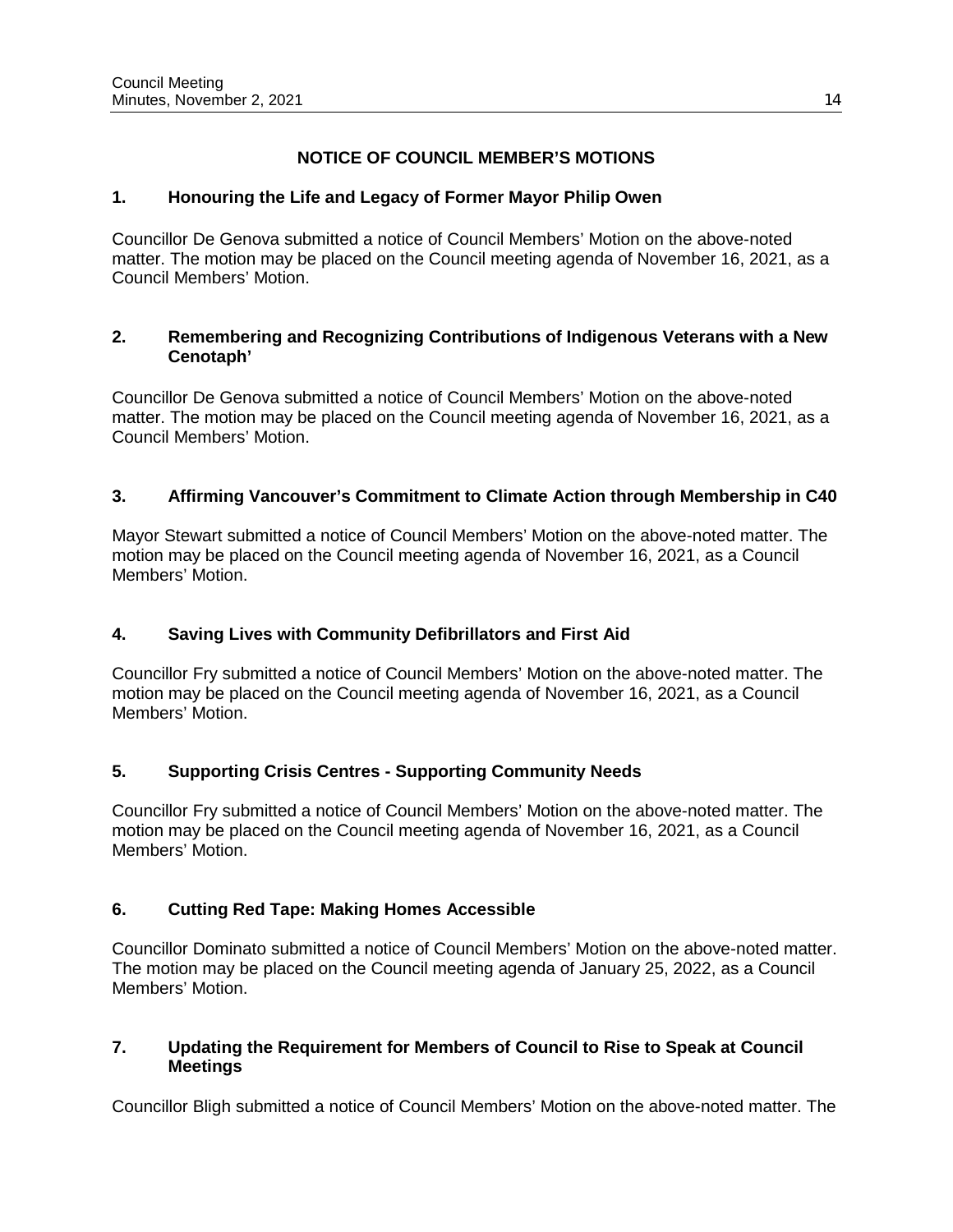motion may be placed on the Council meeting agenda of November 16, 2021, as a Council Members' Motion.

# **8. Working Collaboratively to Become a Restorative City**

Councillor Wiebe submitted a notice of Council Members' Motion on the above-noted matter. The motion may be placed on the Council meeting agenda of November 16, 2021, as a Council Members' Motion.

#### **NEW BUSINESS**

#### **1. Requests for Leaves of Absence**

MOVED by Councillor Carr SECONDED by Councillor Boyle

> THAT Councillor Kirby-Yung be granted a Leave of Absence for civic business from meetings on November 3, 2021, from 10:30 am to 1 pm;

FURTHER THAT Councillor Hardwick be granted a Leave of Absence for personal reasons from meetings on November 4, 2021, from 6:30 pm to 8 pm.

CARRIED UNANIMOUSLY

### **2. Request for Leave of Absence**

MOVED by Councillor Dominato SECONDED by Councillor De Genova

> THAT Councillor Dominato be granted a Leave of Absence for civic business from meetings on November 16, 2021, from 11 am to 2:30 pm.

CARRIED UNANIMOUSLY

# **ENQUIRIES AND OTHER MATTERS**

#### **1. Overdose Prevention Site Lease**

Councillor Fry noted there are five months left on the lease for the overdose presentation site in Yaletown. He noted there have been complaints about stipulations on the lease and inquired if staff have feedback on this issue. The City Manager agreed to follow-up.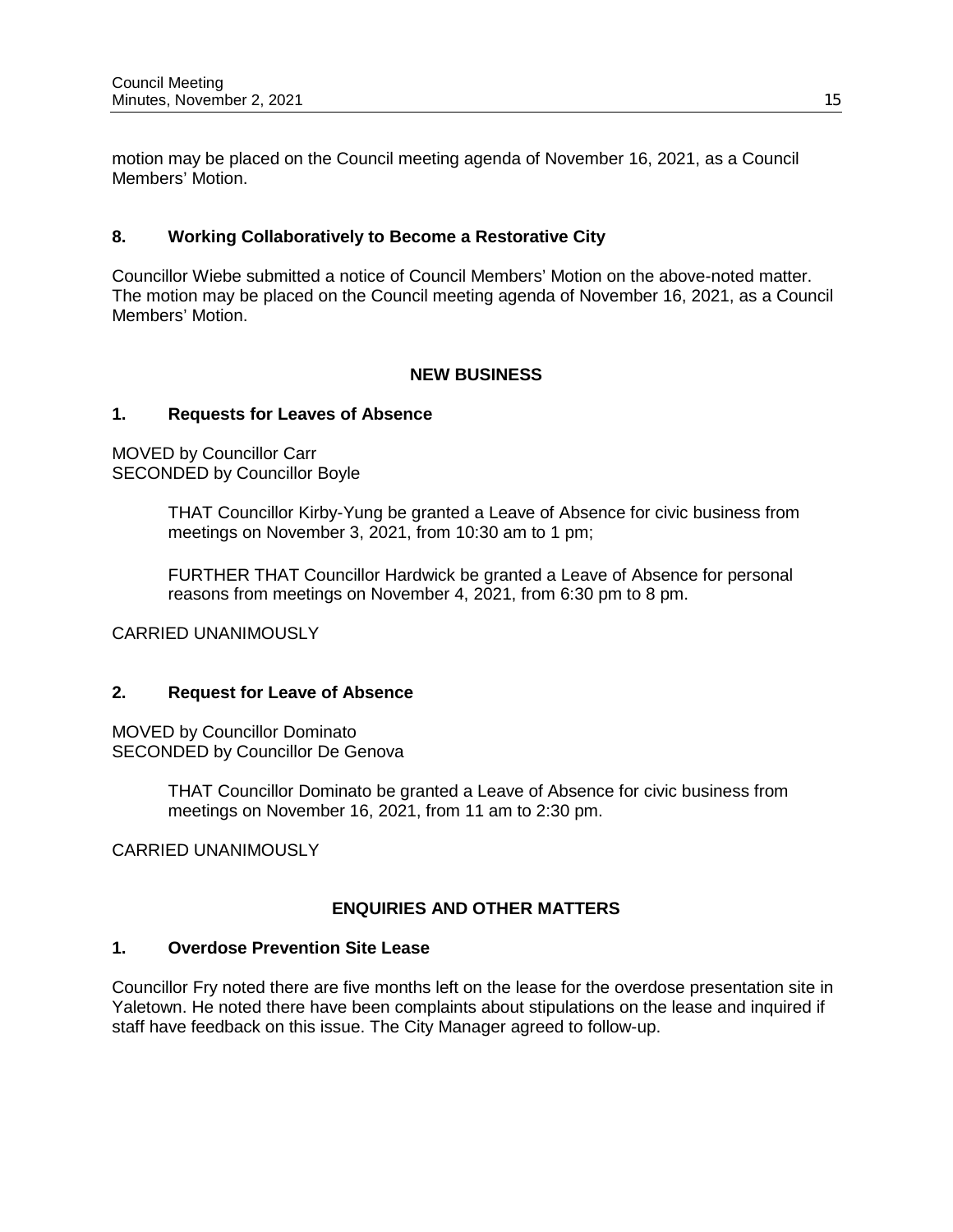# **2. Motion – Community-based Crisis Management Through Understanding and De-escalation**

Councillor Fry noted that at the Policy and Strategic Priorities meeting on June 24, 2020, his motion entitled "Community-based Crisis Management Through Understanding and Deescalation" was referred to a Council meeting after the Provincial Review of Police Act Terms of Reference have been established and made public. Councillor Fry noted the terms of reference have now been established and inquired when his motion could be brought to Council. The Mayor advised Councillor Fry they could work with the City Clerk's Office to have the motion brought forward.

# **3. Fireworks**

Councillors De Genova and Kirby-Yung inquired about the number of complaints received on Halloween, and the days and weeks prior, regarding fireworks in the city. Information on wait times for people on 3-1-1, and the non-emergency lines with Vancouver Fire and Rescue Services and the Vancouver Police Department, as well as estimates on property damage, were also requested, and staff were asked if they could bring back education regarding the use of fireworks. Councillor De Genova also inquired about Diwali and cultural celebrations, which have been historically celebrated with fireworks, and inquired if staff have recommendations regarding these celebrations and whether the South Asian Community, and the Musqueam, who are able to sell fireworks, have been engaged in consultation. The City Manager agreed to follow-up.

# **4. Punjabi Market Update**

Councillor Dominato requested an update on the Punjabi Market and the work being undertaken by the City. The City Manager agreed to follow-up.

# **5. Past Motion - A Comprehensive Strategy for Realizing the Full Potential of the Nighttime Economy in the City of Vancouver**

Councillor Dominato requested an update on the nighttime economy and strategy. She inquired about progress on the work, which was scheduled to be undertaken in the fall 2021, particularly in the context of post pandemic recovery. The City Manager agreed to follow-up.

# **6. UN Climate Change Conference of the Parties (COP26)**

Councillor Carr inquired about the role of the City in the UN Climate Change Conference of the Parties (COP26) taking place October 31, 2021, to November 12, 2021, specially whether staff and the Mayor were participating and also requested a report back on the implications of information learned through the conference for the City's work. The Mayor responded noting he had participated in a panel and had highlighted the City's Green Building Code, and the City's commitment to the climate emergency. The City Manager noted staff are tracking the progress of the conference and will report back.